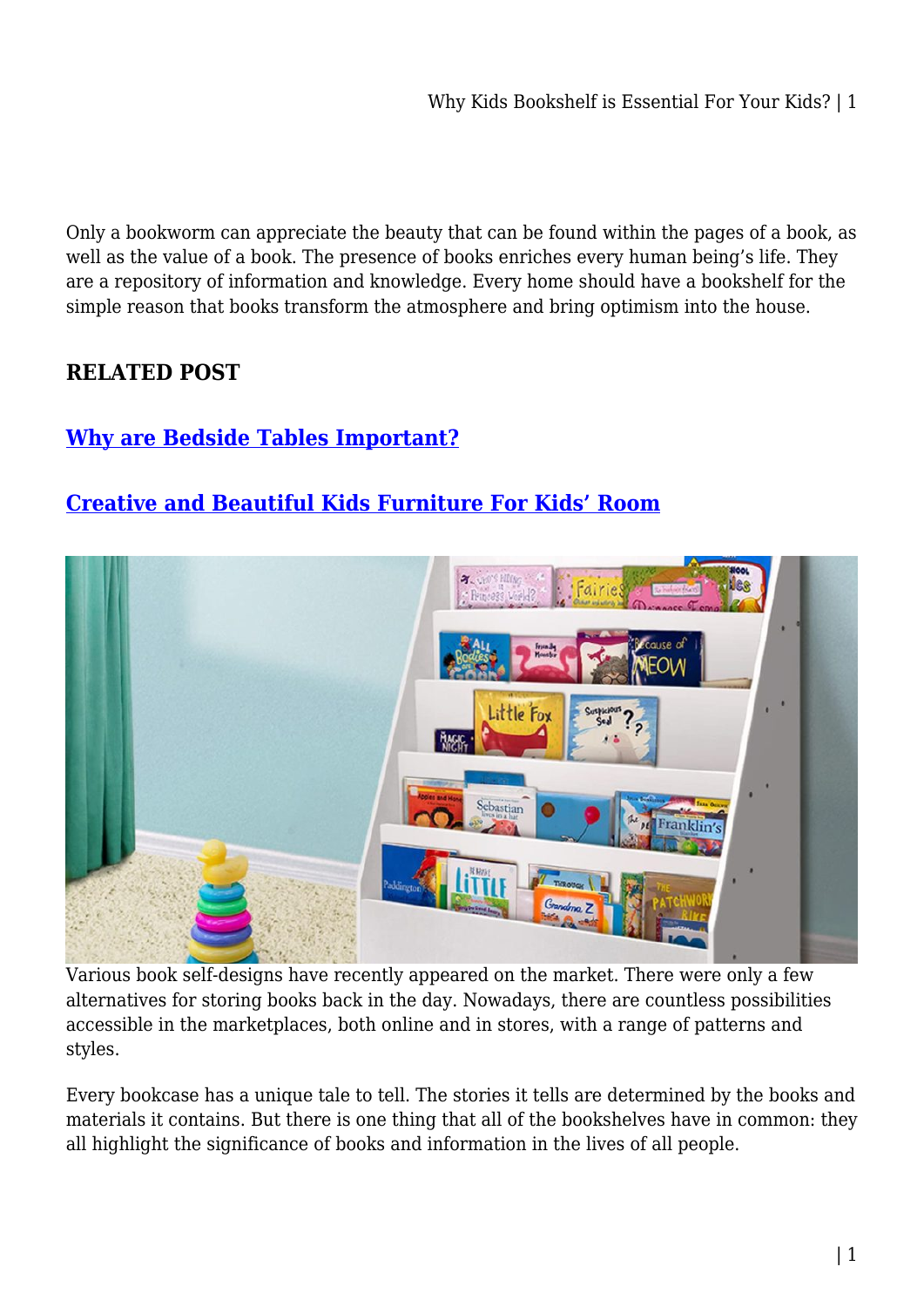#### **Here are a Few tips for making your wooden bookshelf look attractive and unique**

# **The Kids Furniture Should Be Decorated**

Mix up the book location by arranging the books vertically and horizontally.



It's possible to do this on the same **[kids bookshelf](https://kidsrideoncar.com.au/kids-furniture/bookshelf/)** and other shelves. In other words, the readers can alternately be kept vertically and horizontally on the kids bookshelf.

### **Arrange the Books In The Following Order**

It would help if you had many books in your collection because you can only organize them by colour. You may also sort them by alphabetical order or by genre. For example, one kids bookshelf may be dedicated to thrillers solely, while another could be dedicated to romances, and so on.

### **Decorate It with a Variety Of Items**

Place gorgeous showpieces, photo frames, and other decorative items on your wooden bookshelf to make it more appealing.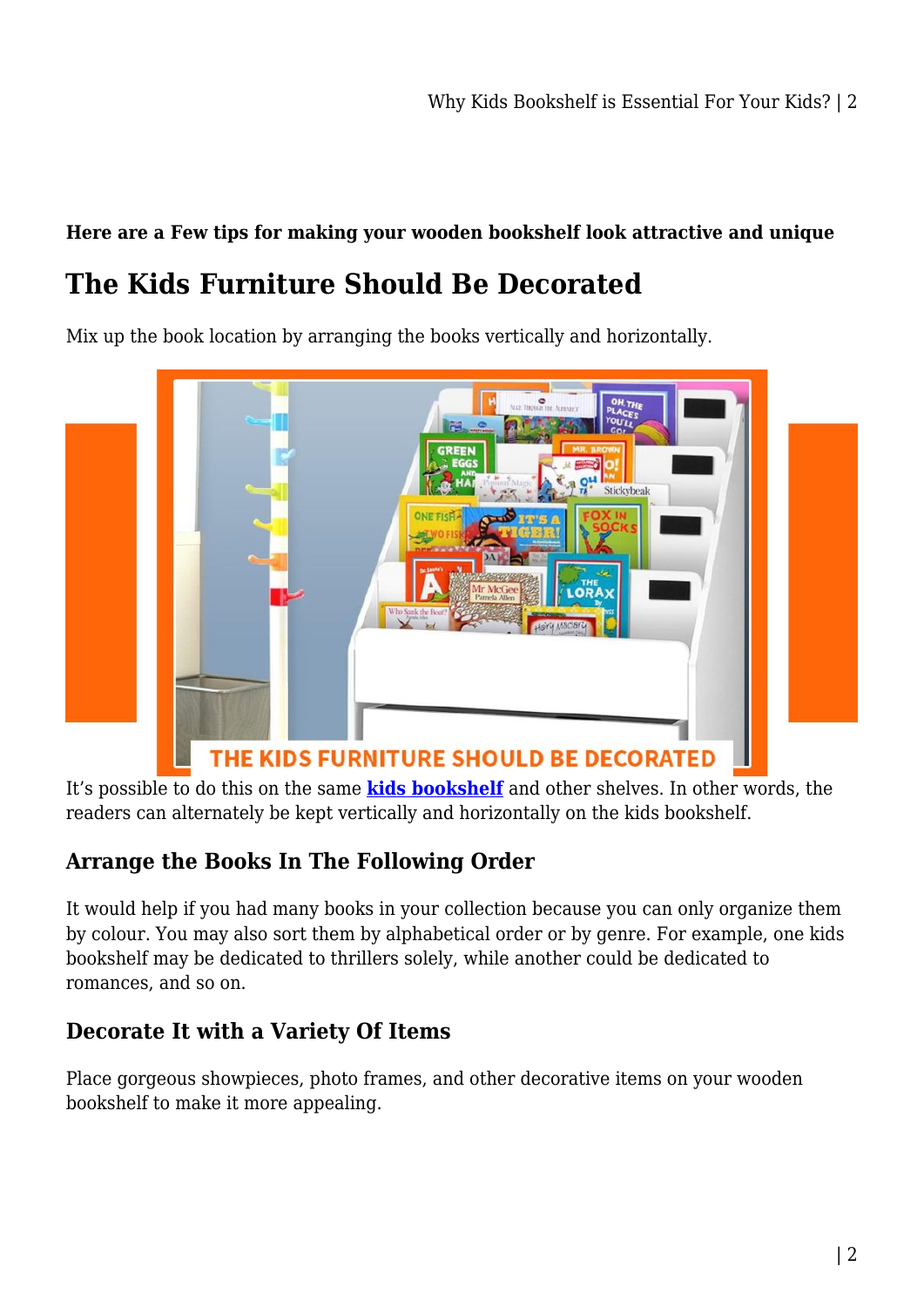

A fishbowl, a platter, or a stack of boxes can also be placed on it.

## **Nature Can Help You Get Ideas**

Adding natural components to the kids furniture, such as a bowl full of colourful stones, a plant, or a sea fan, can give **[kids bookshelf and storage](https://kidsrideoncar.com.au/kids-furniture/bookshelf/)** a very bright appeal.

### **Incorporate a Work Of Art**

Decorate your wooden bookshelf with the artwork. You can also have a mix of large and tiny pieces on the kids bookcase to give the effect of a Scottish library.

### **A Combination of Everything**

Mix books, objects, magazines, and book holders to make the kids bookshelf visually appealing and exciting.

### **White and Other Colors Mixed**

Placed beneath the colourful things, white books can help kids bookshelf take centre stage.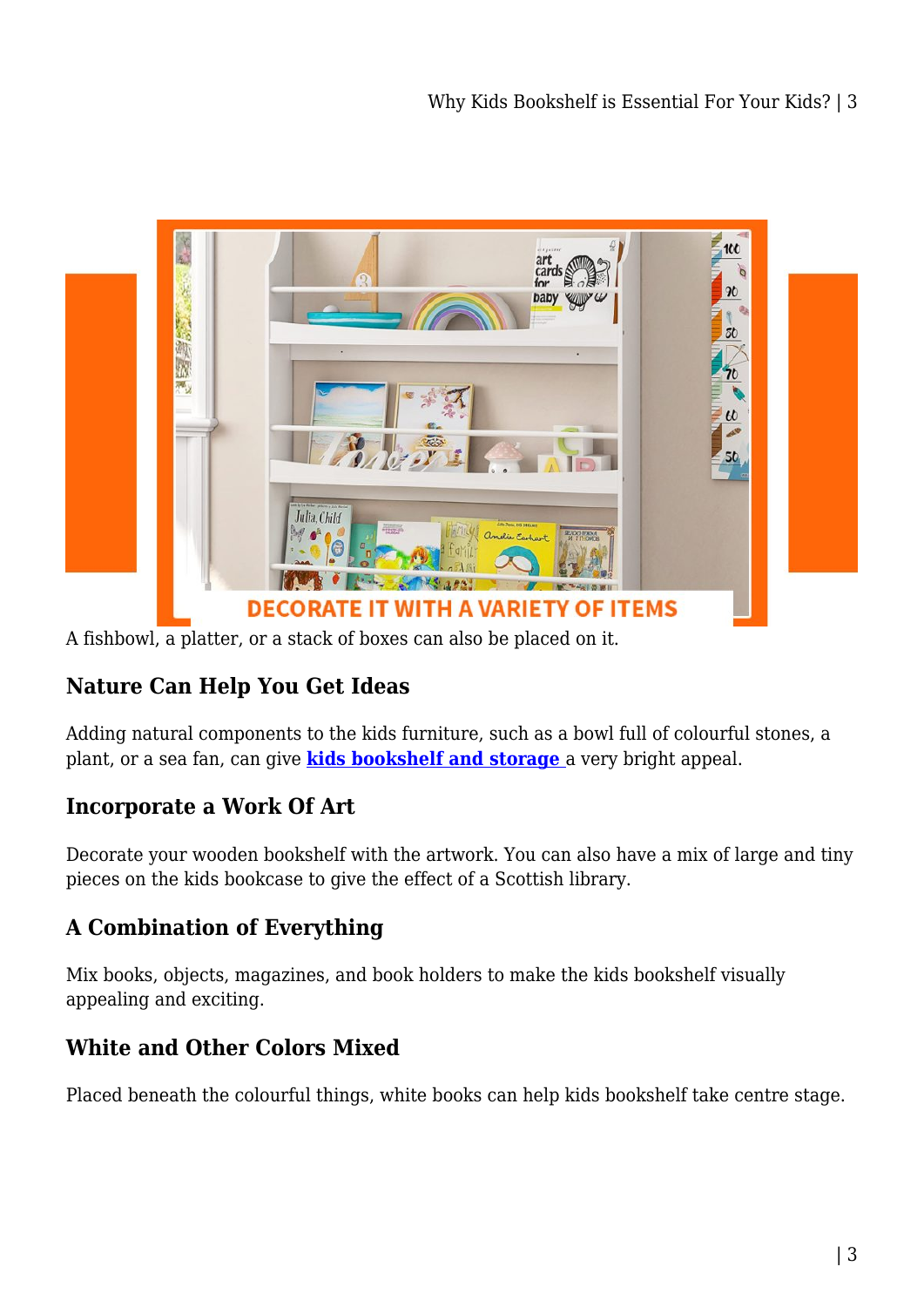

**WHITE AND OTHER COLORS MIXED** 

The number of books on a **[kids wooden bookshelf](https://kidsrideoncar.com.au/kids-furniture/bookshelf/)** does not have to be limited. Add the readers according to your choice freely. Don't be concerned about making your kids bookcase appear crowded; when put in an orderly manner, they will add to the glitz of your book rack.

## **From The Crates of Wine**

There are bookshelves made out of wine crates that have been affixed to the wall. Enormous shelves are ideal for displaying large showpieces during the books.

## **At The Dinner Table**

Install kids bookshelf in the same colour as the dining room walls and fill it with books with lovely and colourful covers. Kids bookshelf online shopping can be done at several wellknown and well-respected furniture websites. It's a place with a broad assortment of bookshelves and various other furniture pieces. WE hope you get the kids furniture of your dreams.

# **What To Look For When Buying A Bookcase**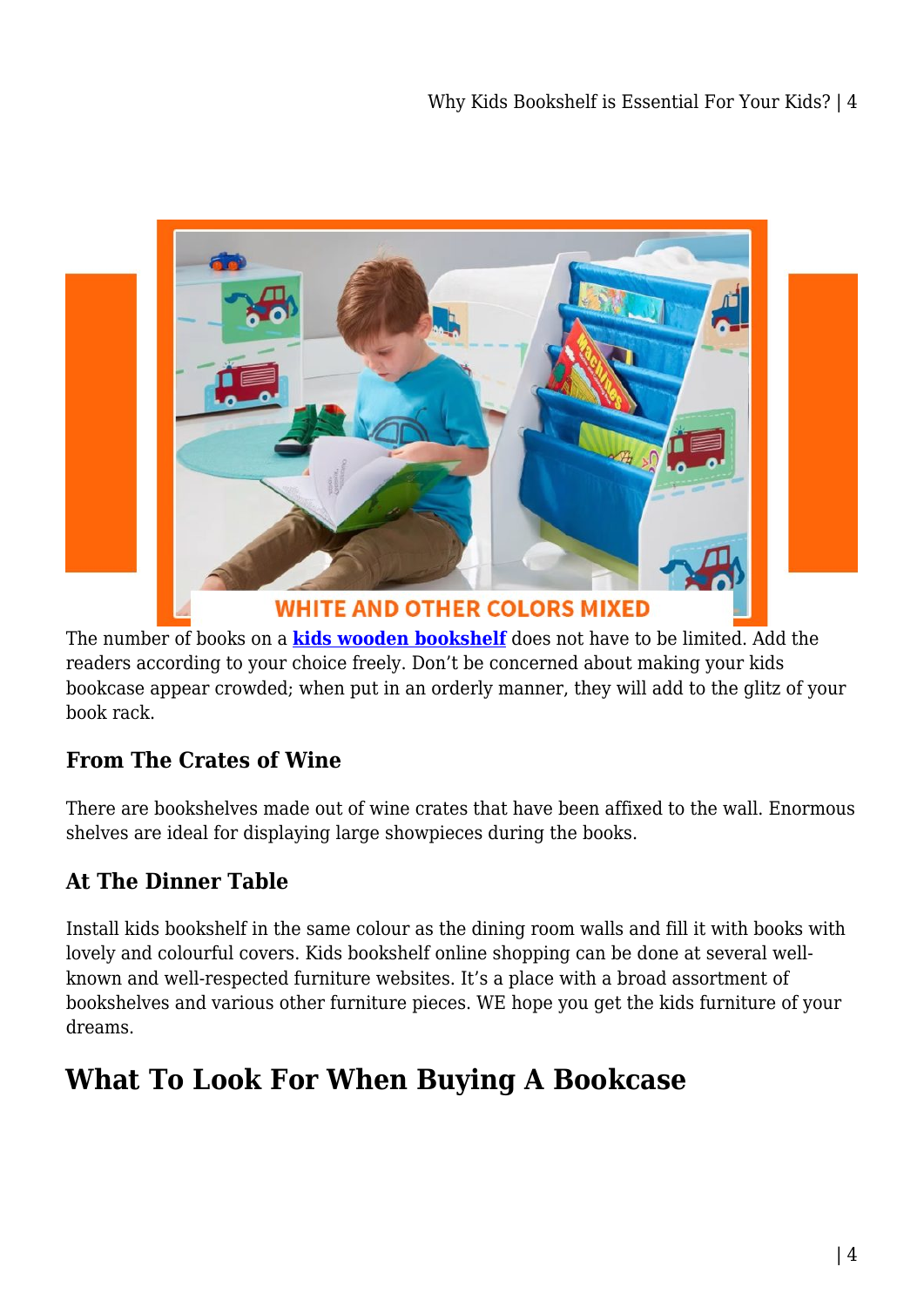## **Once you've Measured Twice, You've Bought Once.**

Bookshelves exist in a broader range of sizes than most furniture, making sense when purchased to fill particular spaces. Ensure the total product dimensions fit your area before buying a new bookcase.

## **Availability Of Kids bookshelf Space**

Choosing a **[kids bookshelf with storage](https://kidsrideoncar.com.au/kids-furniture/bookshelf/)** with an adjustable shelf is the easiest way to ensure your books fit.



If the kids bookshelf is permanently installed, you can ensure that it fulfils your needs by measuring your books. Stacks of trade paperbacks have different needs than a library of hardback octavos. Ensure adequate space above the book spines to avoid knocking the corners.

### **Other Dimensional Issues**

If you're putting your kids bookshelf on the wall, start by locating the studs. They're usually positioned every 16 inches in most homes, but yours can be different. A stud finder can discover your studs if you don't know how far apart they are spaced.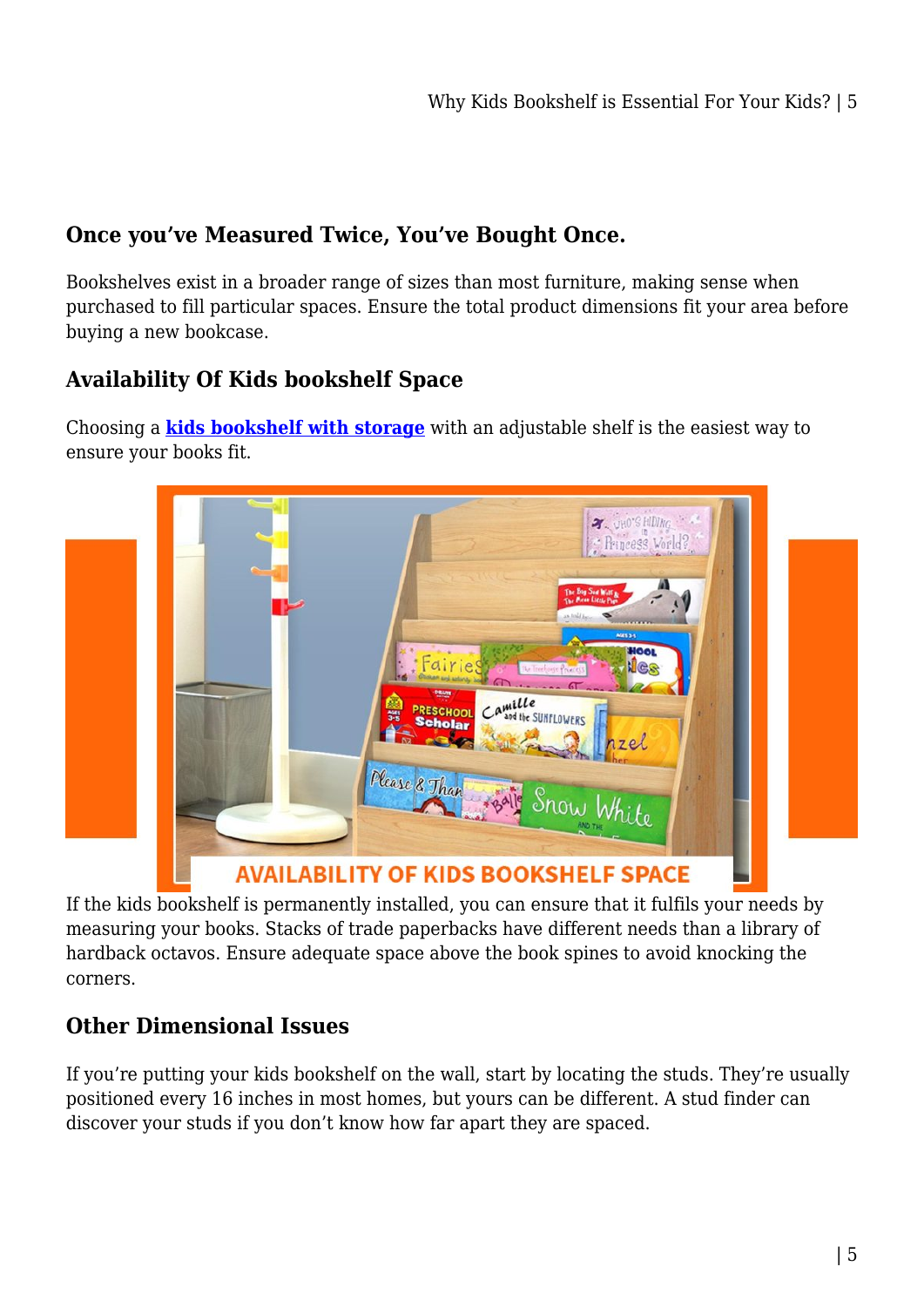### **Leaning Bookshelves And A Ladder**

Ladder bookshelves and leaning bookshelves are a great way to save space while contributing to your home or business look. Their lean-to designs are suitable for apartments or dorm rooms where residents may be discouraged from attaching anything to the walls due to a security deposit.

## **Kids Bookshelf In The Corners**

Small rooms, apartments, and anyone looking to save space will benefit from corner bookcases.



They look amazing by producing an even flow across the corners in your home decor and redistributing functional space to previously neglected places all in one fell sweep.

## **Kids Bookshelf In The Tower**

Tower bookshelves divide space into oblique and significant areas with their beautiful, slim height. They are fantastic contrast pieces in rooms dominated by horizontal lines and draw sight lines upward in rooms with high ceilings.